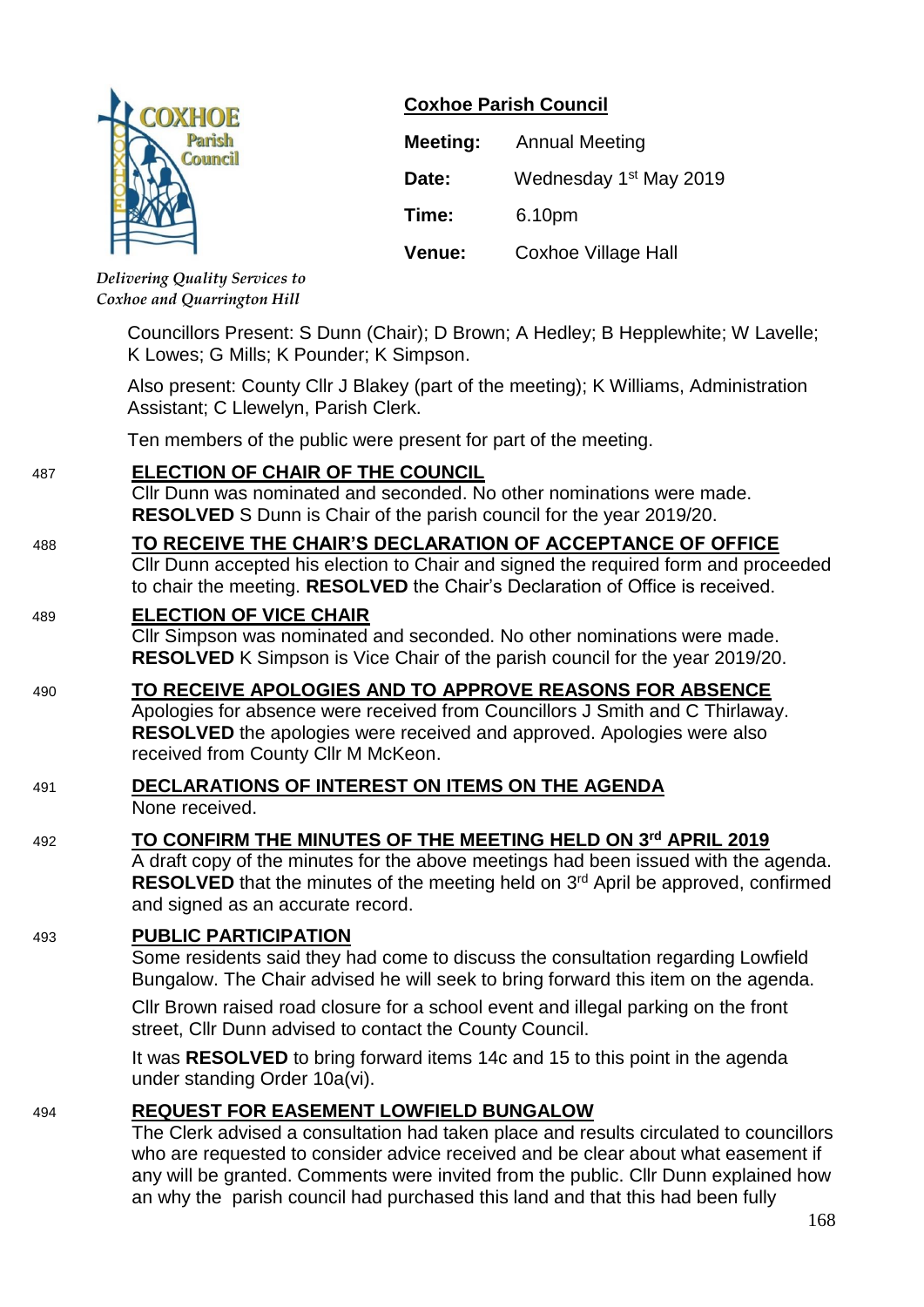transparent and reported that the consultation responses and comments from the public at this meeting show that there is support for environmental improvements in this area, that very few appear to support building on the field, that any parking between Beechfield Rise and Village Care is not supported and there is a desire to improve parking in the area. The following were **RESOLVED:**

**(A)** the information is noted.

**(B)** council will consult a landscape architect to consider improvements in the area. **(C)** a site visit will take place at 5.00 on Monday 13<sup>th</sup> May with businesses and residents invited followed by a meeting for councillors to discuss the area. **(D)** the council will produce a plan with measurements.

# 495 **PARKING**

Cllr Dunn advised that approximately eight objections were received to the statutory consultation on the front street parking and that the county council will put the proposed scheme forward to full consultation and highways committee. Cllr Dunn has raised issues about the new road layout at junction 61 and traffic light priorities in the centre of the village will be reviewed. **RESOLVED** the information is noted.

## 496 **TO APPOINT MEMBERS TO SERVE ON THE PARISH COUNCIL'S COMMITTEES/WORKING GROUPS**

Committee structure, delegation arrangements and membership

**RESOLVED (A) the** proposed committee membership was agreed with the addition of Cllr Lowes to the Events, Environment and Finance (EEF) Committee and the Youth Strategy Group; Cllr Mills to no longer be a member of the EEF Committee and the Human Resources Committee; all members who are not part of the Human Resources Committee to be appointed to the Appeals Committee.

**RESOLVED (B)** the structure, dates, and delegation arrangements presented in the report were approved.

Committees' terms of reference

The Clerk had circulated draft terms of reference for each committee. Members **RESOLVED (C)** the four terms of reference are approved.

# 497 **TO AGREE THE DATES AND TIMES OF THE ORDINARY MEETINGS UP TO AND INCLUDING THE NEXT ANNUAL MEETING**

**RESOLVED** that the proposed meeting dates set out in the report are approved.

# 498 **TO REVIEW STANDING ORDERS SECTION 5J AND ANNUAL GOVERNANCE**

Information had been circulated with the agenda.

Receipt of committee minutes and consideration of recommendations

There were no questions on the minutes of the Human Resources Committee of 19<sup>th</sup> June 2018, Events Committee of 25<sup>th</sup> February 2019, Environment Committee of 19<sup>th</sup> November 2018, Finance Committee of 10<sup>th</sup> December 2018 and the Youth Strategy Group of 14th March 2019. **RESOLVED (A)** the committee minutes are noted. Review and adopt standing orders

**RESOLVED (B)** the draft Standing Orders circulated are approved. Review and adopt financial regulations

**RESOLVED (C)** the draft Financial Regulations circulated are approved. Review of arrangements including legal agreements with other bodies

**RESOLVED (D)** the Clerk to do further work to try to establish where utilities lie on parish council land. **RESOLVED (E)** the arrangements are received and noted. Review of representation on/work with external bodies and arrangements for reporting back

**RESOLVED (F)** Cllr Simpson and the Clerk attend and report back from the Smaller Councils Committee and can request substitution if unable to attend. **RESOLVED (G)**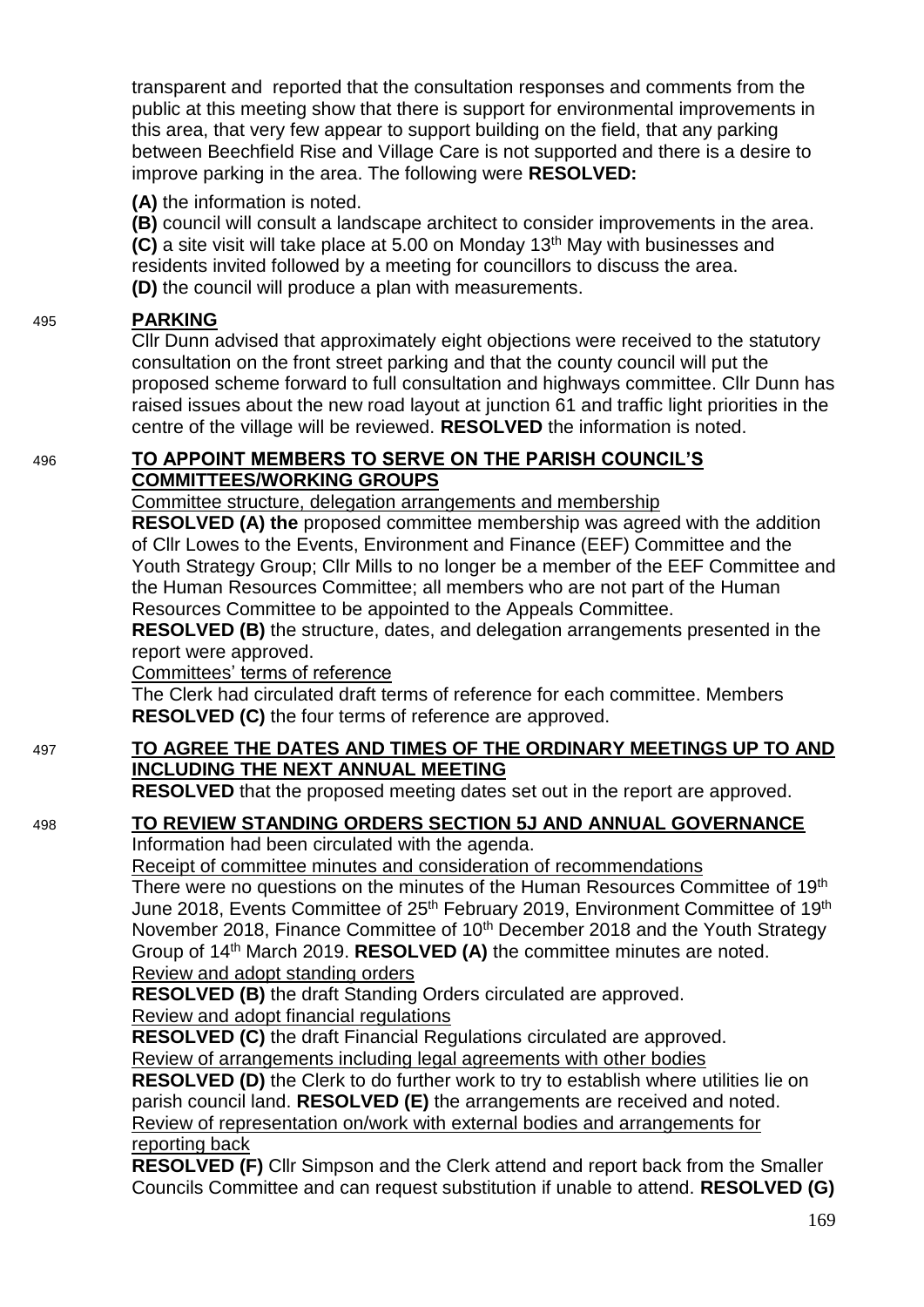Cllrs Dunn and Simpson represent the council at the East Durham Rural Corridor AAP Local Council Committee and report back to the council.

Review of asset register and office equipment

**RESOLVED (H)** the Clerk to add land title numbers to the asset register. **RESOLVED (I)** the asset register and list of office equipment are received and agreed. Review of insurance including fidelity guarantee cover

**RESOLVED (J)** the council has reviewed its insurance cover previous to 2019/20 renewal and notes the fidelity guarantee cover against employee fraud. Review of council and staff subscriptions to other bodies

**RESOLVED (K)** the council subscriptions to the County Durham Association of Local Councils (CDALC) & the National Association of Local Councils (NALC) and the Society of Local Council Clerks (SLCC) are noted and agreed.

Review of the council's complaints procedure

**RESOLVED (L)** the complaints procedure is received and agreed.

Review of policies and procedures for freedom of information and data protection **legislation** 

**RESOLVED (M)** the four policies circulated were received and agreed.

Review of council policy for dealing with the press/media

**RESOLVED (N)** the council's policy is received and agreed.

Review of the council's employment policies and procedures

**RESOLVED (O)** the seven policies circulated were received and agreed.

# 499 **FINANCIAL MATTERS INCLUDING ANNUAL GOVERNANCE**

Approval of Statement of Accounts for year ended 31<sup>st</sup> March 2019

**RESOLVED (A)** the statement of accounts is noted and agreed.

Review of 2018/19 expenditure under Section 137 of Local Government Act 1972

**RESOLVED (B)** the information on expenditure under section 137 is noted and agreed.

Review of council fees 2019/20

**RESOLVED (C)** the council notes the fees presented by the Clerk and does not wish to amend any fees.

Dog bin contract

The Clerk advised she has met with officers from the county council to discuss the contract and is waiting for an update on what will be included, which will be reported to council. **RESOLVED (D)** the information is noted.

Finance Report, Bank Reconciliation and Payment Schedule

The Clerk had circulated the Finance Report which included the current schedule of payments, regular payments and direct debits for the financial year 2019/20 and employer costs for April 2019. The Clerk presented to council the bank reconciliation to 25<sup>th</sup> April and statements for the Unity and Nationwide bank accounts.

The payments below were submitted for approval.

| N <sub>0</sub>          | $a)$ ividy a dynicties $Du\mathcal{C}$ .<br>Payee | <b>Description</b>                          | <b>Amount</b> |
|-------------------------|---------------------------------------------------|---------------------------------------------|---------------|
|                         | <b>Staff</b>                                      | <b>Salaries</b>                             | £3715.13      |
| $\overline{2}$          | <b>NEST</b>                                       | Employer & Employees' Pension Contributions | £201.55       |
| 3                       | <b>HMRC</b>                                       | <b>Employer's Liabilities</b>               | £667.40       |
| $\overline{\mathbf{4}}$ | Vodafone                                          | 3 x mobile phones                           | £79.04est     |
| 5                       | BТ                                                | Landline & internet                         | £50.64est     |
| 6                       | Mastercopy                                        | <b>Remote Billing</b>                       | £73.32        |
| 7                       | <b>ITC</b>                                        | Sophos Internet Security                    | £9.00est      |
| 8                       | T&A Dixon                                         | Payroll                                     | £100.00       |

a) May Payments Due: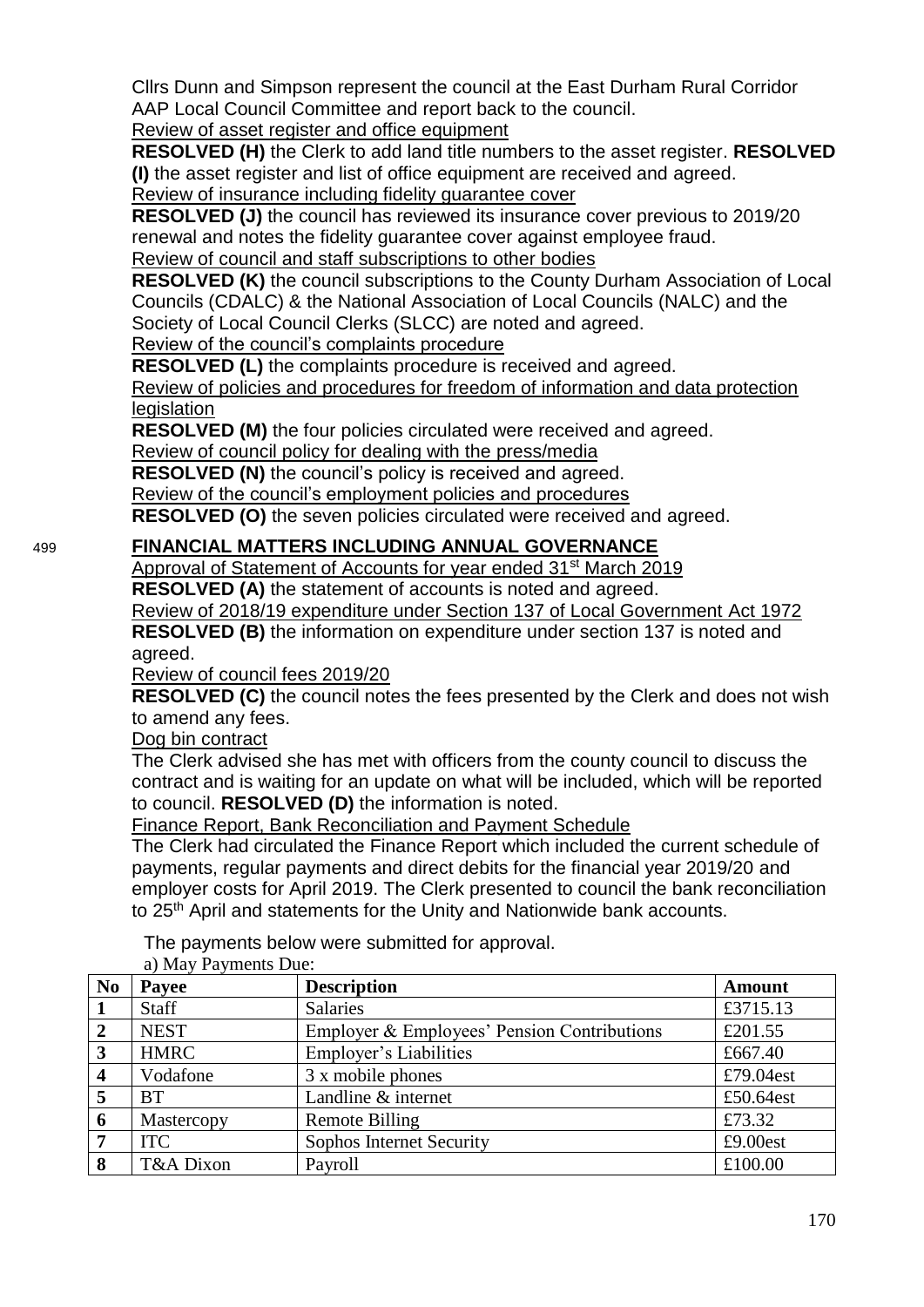| 9  | <b>Quarrington Hill</b><br><b>Community Centre</b> | Grant                                                        | £2000.00 |
|----|----------------------------------------------------|--------------------------------------------------------------|----------|
| 10 | Cooper Stott<br>Solicitors                         | Professional charges                                         | £719.00  |
| 11 | <b>CDALC</b>                                       | Subscription charge 2019-20                                  | £594.83  |
| 12 | Hosting UK                                         | Email hosting subscription                                   | £23.99   |
| 13 | Came & Co                                          | <b>Cybercrime Policy</b>                                     | £319.20  |
| 14 | <b>ITC</b>                                         | Laptop for Clerk & Publisher installed onto office<br>laptop | £1095.60 |
| 16 | SE Landscaping                                     | <b>Grounds Maintenance Contract</b>                          | £884.90  |

Please note prices are gross, where VAT applies.

b) Payments already made and brought to Council for noting:

| N <sub>0</sub> | Payee                   | <b>Description</b>                      | <b>Amount</b> |
|----------------|-------------------------|-----------------------------------------|---------------|
|                | Viking                  | Stationery                              | £143.39       |
|                | Came & Company          | Parish Council Insurance                | £3704.46      |
|                | Viking                  | Safe                                    | £518.35       |
|                | <b>Unity Bank</b>       | <b>Service Charge</b>                   | £32.55        |
|                | <b>Unity Bank</b>       | Manual Credit Handling Charge           | £8.90         |
|                | <b>Allotment Tenant</b> | <b>Relinquishment of Allotment Plot</b> | £27.42        |

Please note prices are gross, where VAT applies.

**RESOLVED (E)** the payments are noted and approved.

The following direct debits and regular payments were submitted for approval.

| <b>NAME</b>                       | <b>FREQUENCY</b> | <b>APPROX COST</b>             |
|-----------------------------------|------------------|--------------------------------|
| <b>DIRECT DEBITS</b>              |                  |                                |
| <b>BT</b>                         | Monthly          | £46.00                         |
| <b>GE</b> Capital                 | Quarterly        | £132.00                        |
| <b>Information Commissioner's</b> | Annually         | £55.00                         |
| Office                            |                  |                                |
| <b>ITC</b> Service                | Monthly          | £6.00                          |
| Mastercopy                        | Monthly          | Variable between £36.00 and    |
|                                   |                  | $£80.00$ (occasionally higher) |
| <b>NEST</b>                       | Monthly          | £120.83                        |
|                                   |                  | Variable with overtime         |
| <b>Scottish Power</b>             | Monthly          | £20.64                         |
| <b>Unity Bank Charges</b>         | Monthly          | £ $9.50$                       |
| Vodafone                          | Monthly          | £72.04                         |
| <b>REGULAR PAYMENTS</b>           |                  |                                |
| <b>Grounds Maintenance</b>        | Monthly          | £884.90                        |
| Contract                          |                  |                                |
| <b>HMRC</b>                       | Monthly          | Variable                       |
| <b>Salaries</b>                   | Monthly          | Variable                       |
| T & A Dixon Accountancy           | Quarterly        | £81.00                         |

## **DIRECT DEBITS and REGULAR PAYMENTS as at March 2019**

**RESOLVED (F)** the regular payments and direct debits are noted and approved.

#### Budget

The Clerk had circulated the budget up to 25<sup>th</sup> April. **RESOLVED (G)** the budget is noted.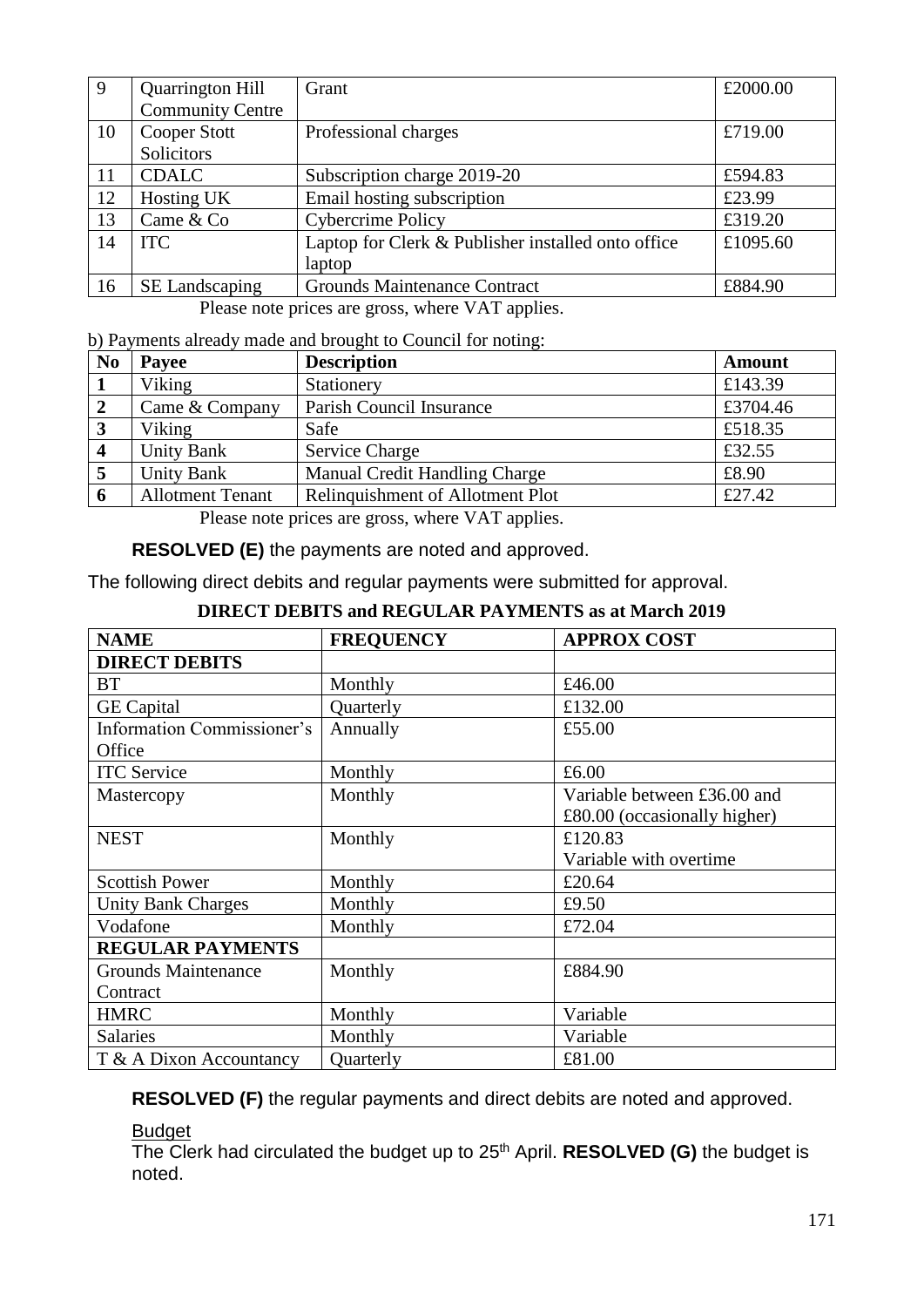# 500 **DURHAM COUNTY COUNCILLORS' UPDATE**

Cllr Blakey said there has been an increase in fly tipping and action is being taken. She had met with the developers of the site at the Station Road end of Coxhoe and consultation papers have been sent to residents nearby. Streets in Parkhill have been named after residents of Coxhoe and it appears this cannot be changed. She has called in a planning application at School Avenue. Cllr Dunn said he has contacted the planning officer about noise mitigation measures affecting Ashbourne Drive area from the motorway, as requested by a resident at the last meeting. He has met with county council officers about trees on Parsons Walk and Station Road and the footpath across the motorway bridge and action will be taken. He will notify the county council about a tree overhanging the road to the quarry and litter on Quarrington Hill football field, raised by parish councillors. Cllr Dunn had already mentioned traffic issues at minute 495. **RESOLVED** the information is noted.

#### 501 **COUNCILLORS' REPORTS OF THEIR ATTENDANCE AT MEETINGS/EVENTS ON BEHALF OF THE PARISH COUNCIL** None.

## 502 **LAND/BUILDINGS/OPEN SPACES**

#### Cricket Ground

The Clerk had tabled a report. The following were **RESOLVED**:

**(A)** Cllr Dunn to talk to landowner about use of the track leading to the field.

**(B)** the Clerk to investigate whether the county council has free chippings

**(C)** the Clerk to circulate details of the overall requirements in terms of time and expenditure in relation to the cricket field in advance of the meeting on 5<sup>th</sup> June **(D)** the council notes there is a meeting on 15<sup>th</sup> May including Durham county Football Association, the grounds maintenance contractor and Coxhoe United **(E)** the council authorises expenditure up to £1,000 from the Coxhoe open spaces budget heading if urgent access to the field is required

**(F)** the council notes the report and continued activity.

Quarrington Hill Environmental Improvement Scheme

Cllr Pounder quoted correspondence from Believe Housing stating it is possible to purchase the land for the two remaining sculptures and he will put forward a firm proposal to the next meeting. **RESOLVED (G)** the information is noted. Classic car night

The Clerk advised she has received the draft risk assessment and proposed insurance cover for the night and the ice cream van. **RESOLVED (H)** the parish council approves the use of the land subject to the Clerk receiving the necessary confirmation of insurance cover and assessing the risk assessment is suitable. Further **RESOLVED (I)** the council will loan any of its equipment that may be helpful.

#### 503 **YOUTH PROVISION**

#### Youth Worker Report

The Senior Youth Worker had submitted a report. The Clerk advised that the council's youth service is short on staff. The last round of recruitment had not received any applicants and further recruitment is in progress, with a paid advert being placed through NEREO. The Clerk advised she has attended a session and that she may ask councillors if they could attend as a volunteer; the council's policies and risk assessments will be adhered to. **RESOLVED (A)** the information and the report are noted.

## Under 5's provision

The Clerk has arranged a meeting with the volunteer who came forward, has discussed with the volunteer what else is required and has asked the insurers for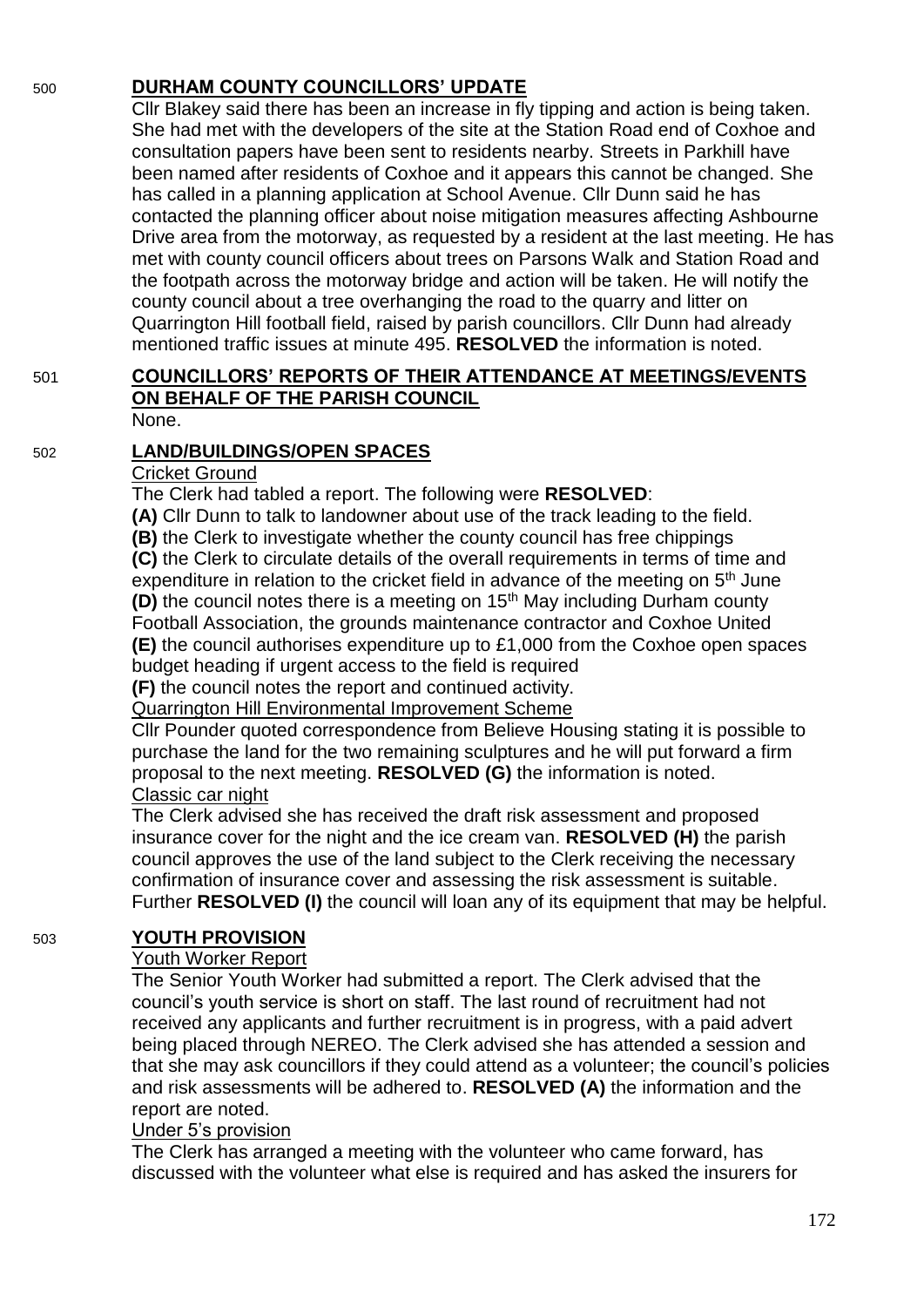advice. **RESOLVED (B)** the information is noted.

# 504 **CLERK'S REPORT**

## Ixi) St Mary's Churchyard

The Clerk advised that as burials are taking place on parish council owned land, she has asked the Church Warden to provide confirmation that the Church is taking responsibility for public liability insurance and risk and safety assessments in the area. The Clerk said that she was contacted by a Warden as they believe drug related activity had taken place behind the church; she spoke to the PCSO who will step up patrols.

## Xb) NALC Star Council Awards

The Clerk advised NALC has approached the council about taking part in the Star Council Awards. **RESOLVED (A)** the council will apply for the council of the year. **RESOLVED (B)** the council will put the Clerk forward for Clerk of the year. Ixi) Beautiful Durham

The Administration Assistant has asked for ideas for the entry for each village. **RESOLVED (C)** a flyer will be distributed to shops and businesses and use social media to ask residents to take part. **RESOLVED (D)** the Clerk is delegated authority to spend from the open spaces budgets as appropriate and if required. **RESOLVED (E)** the report is received and noted.

## 505 **TRAINING UPDATE**

The Clerk had sent a report she has submitted all 30 modules for the CiLCA Level 3 training and is awaiting assessment. **RESOLVED** the report is received and noted.

## 506 **PARISH PLAN 3**

The Clerk had circulated details of the events and requested support. Posters were considered and suggestions given. The format of the events was discussed and officers will establish roles and organise the events. The Clerk had distributed information about Purdah and said that everyone will need to be aware that no political discussion should be held. Members **RESOLVED (A)** the report and information are noted.

# 507 **PLANNING & CORRESPONDENCE REPORT**

## **Planning Requests**

| <b>Application</b><br><b>Number</b> | <b>Applicant</b>     | <b>Location</b>                                                                             | Proposal                                                                                                                                                       | <b>Electoral</b><br><b>Ward and</b><br>Parish               | Case<br>Officer &<br><b>Expected</b><br><b>Decision</b><br>Level |
|-------------------------------------|----------------------|---------------------------------------------------------------------------------------------|----------------------------------------------------------------------------------------------------------------------------------------------------------------|-------------------------------------------------------------|------------------------------------------------------------------|
| DM/19/00653/<br><b>FPA</b>          | Mr S<br>Wilson       | Land To<br>The Rear<br>Of 19<br>School<br>Avenue<br>Coxhoe<br>Durham<br>DH <sub>6</sub> 4EB | Detached dormer<br>bungalow                                                                                                                                    | Coxhoe<br>Coxhoe                                            | Paul<br>Hopper<br>Delegated                                      |
| DM/19/00025/<br><b>MIN</b>          | Mr David<br>Atkinson | Cornforth<br><b>East Quarry</b><br>Stobb<br>Cross Lane<br>Cornforth<br>DL17 9DU             | Environment Act 1995:<br>Periodic Review of Mining<br>Sites. Application for the<br>determination of new<br>planning conditions for<br>working and restoration | <b>Bishop</b><br>Middleham<br>and<br>Cornforth<br>Cornforth | Claire<br>Teasdale<br>Committee                                  |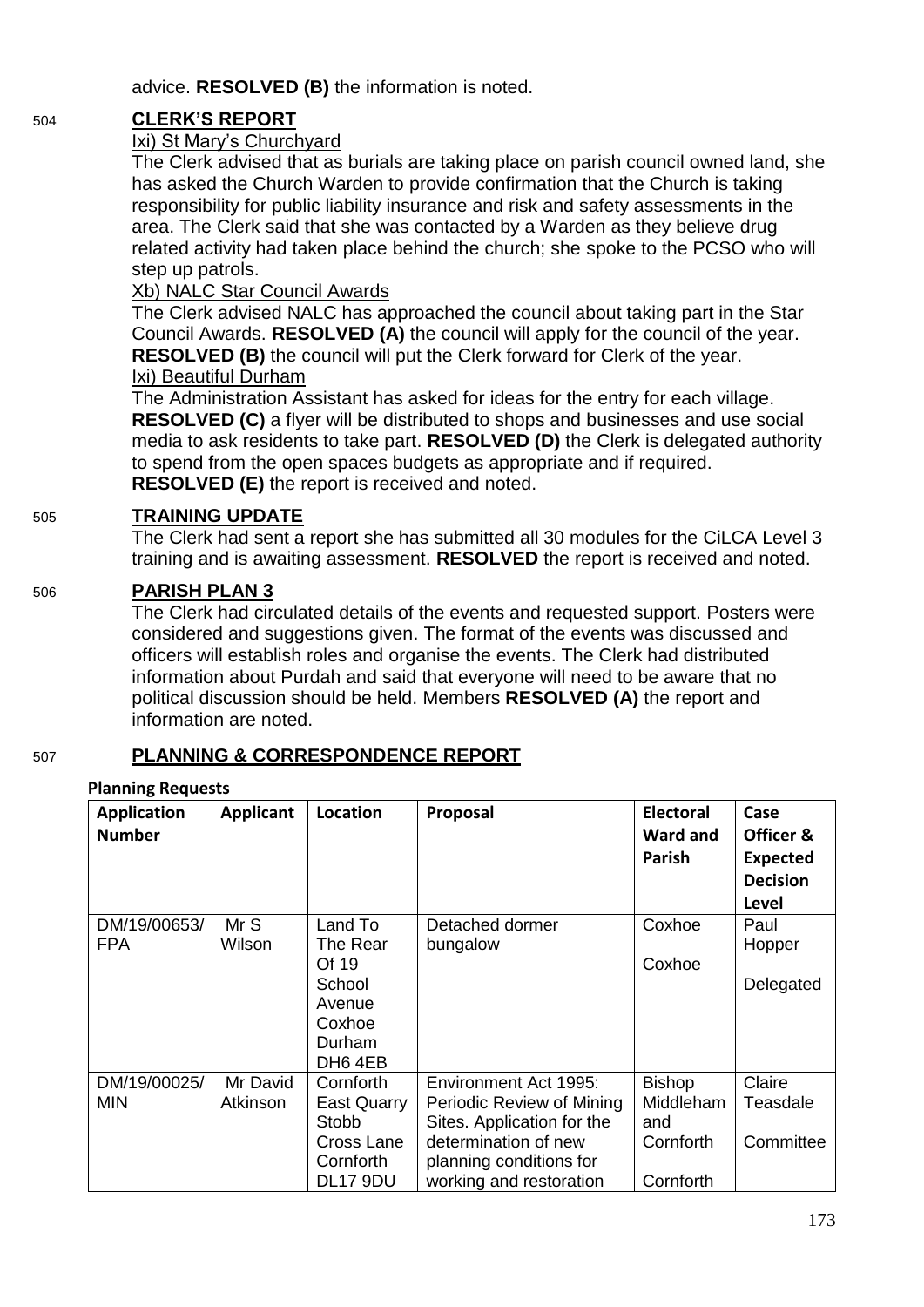|              |          |                            | relating to Planning                            |               |           |
|--------------|----------|----------------------------|-------------------------------------------------|---------------|-----------|
|              |          |                            | Permission No. MRA/7/2                          |               |           |
|              |          |                            | at Cornforth East Quarry                        |               |           |
| DM/19/00026/ | Mr David | Cornforth                  | Environment Act 1995:                           | <b>Bishop</b> | Claire    |
| <b>MIN</b>   | Atkinson | West                       | Periodic Review of Mining                       | Middleham     | Teasdale  |
|              |          | Quarry                     | Sites. Application for the                      | and           |           |
|              |          | Stobb<br><b>Cross Lane</b> | determination of new                            | Cornforth     | Committee |
|              |          | Cornforth                  | planning conditions for                         | Cornforth     |           |
|              |          | <b>DL17 9JB</b>            | working and restoration<br>relating to Planning |               |           |
|              |          |                            | Permission No. IDO/7/5/1                        |               |           |
|              |          |                            | at Cornforth West Quarry                        |               |           |
| DM/19/00039/ | Tarmac   | Cornforth                  | Improvements to existing                        | <b>Bishop</b> | Claire    |
| <b>FPA</b>   |          | West                       | access to quarry including                      | Middleham     | Teasdale  |
|              |          | Quarry                     | widening                                        | and           |           |
|              |          | Stobb                      |                                                 | Cornforth     | Committee |
|              |          | <b>Cross Lane</b>          |                                                 |               |           |
|              |          | Cornforth                  |                                                 | Cornforth     |           |
|              |          | <b>DL17 9JB</b>            |                                                 |               |           |
| DM/18/03884/ | Tarmac   | Thrislington               | Variation of Conditions 1                       | <b>Bishop</b> | Claire    |
| <b>VOCMW</b> |          | Quarry                     | (Approved documents),                           | Middleham     | Teasdale  |
|              |          | West                       | 12 (Working hours in                            | and           |           |
|              |          | Cornforth                  | Phase 1) of Planning                            | Cornforth     | Delegated |
|              |          | <b>DL17 9EY</b>            | Permission No.                                  |               |           |
|              |          |                            | 7/2006/0179CM (DCC                              | Cornforth     |           |
|              |          |                            | Reference: CMA/7/55) to                         |               |           |
|              |          |                            | allow a change to the                           |               |           |
|              |          |                            | working method and                              |               |           |
|              |          |                            | working hours for Phase 2                       |               |           |
|              |          |                            | and variation to the<br>associated S106         |               |           |
|              |          |                            | agreement in terms of the                       |               |           |
|              |          |                            | percentage of High Grade                        |               |           |
|              |          |                            | Dolomite removed from                           |               |           |
|              |          |                            | the site                                        |               |           |

Cllrs Lavelle and Simpson declared an interest in DM/19/00653/FPA and played no part in the discussion that followed. DM/19/00653/FPA

**RESOLVED (A)** to object to application DM/19/000653/FPA and defer discussion of the other applications to the next full council meeting

**Approved Decisions**

None.

## **Withdrawn Applications**

None.

At 8.30pm the Chair requested members' agreement, as per Standing Order 3(v), to extend the meeting beyond the standard 2-hour period. **RESOLVED (B)** that Standing Order 3(v) be invoked and the meeting continue.

| <b>Received From</b>          | Summary                                           |
|-------------------------------|---------------------------------------------------|
| Cllr Dunn                     | Tyne Tees Run 2019                                |
| <b>2</b> Coxhoe Direct Paving | Car Parking Land adjacent to Coxhoe Direct Paving |
| <b>3</b> East Durham RC AAP   | Town & Parish Council seat on AAP Board           |

## **Correspondence Received**